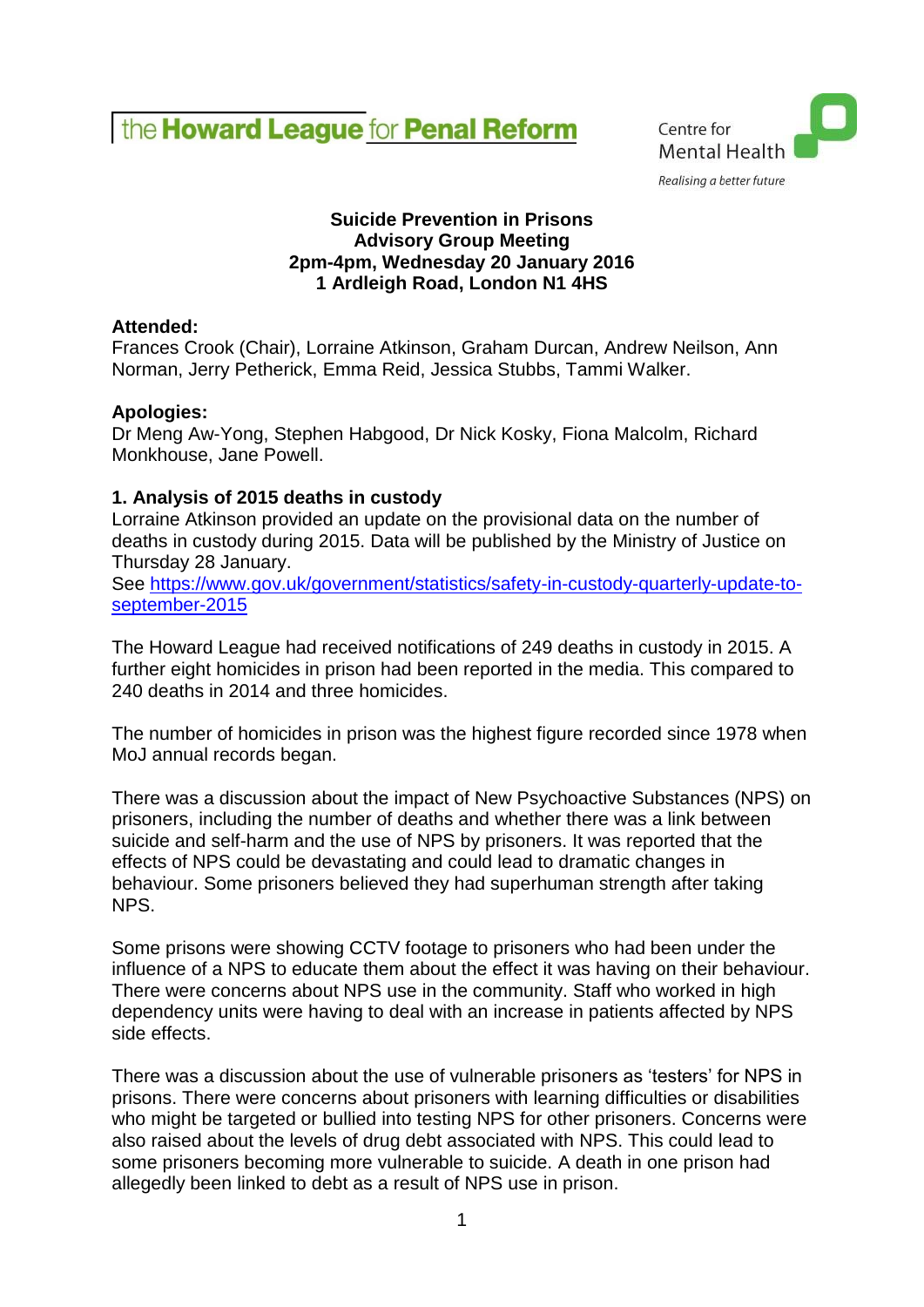NPS use led to an increase in psychotic events or episodes. People who had taken NPS and were in a psychotic state needed water to stay hydrated. There was anecdotal evidence that some prisons had turned off the water in some prisoners' cells to prevent flooding damage. The issue had been raised with the health and justice clinical commissioning group.

There was concern about the impact NPS use was having on staffing levels. If a prisoner was taken to hospital, staff would have to escort him, resulting in fewer staff on the wings. People were being locked in their cells for longer. This was likely to impact on levels of suicide and self-harm.

There was a discussion about the roll-out of smoke free prisons and the impact this might have on vulnerable prisoners or those facing an indeterminate sentence. One of the first wings to go smoke free was a vulnerable prisoner unit.

New Zealand had banned smoking in all prisons on the same day. Evidence had shown this to be a success. Prisons in England would not all be banning smoking on the same day. Instead it was being rolled out across the estate.

There had been concerns about banning smoking for patients in secure hospitals but it had been manged well and did not result in huge problems for patients or staff.

There was a discussion about the links between the statistics on deaths in custody, the prison workforce and the prison regime. Research by the Howard League had shown that staffing levels had been reduced by a third. The Howard League had recently published a briefing on adjudications in prisons and the increase in added days for prisoners.

There was a discussion about the impact of the revised IEP scheme and the disproportionate use of basic regime for children, young adults and women. The Scottish Prison System managed without a basic regime. Governors in Scottish prisons were sharing their expertise on how this worked. Private prisons in England and Wales had to follow the same rules on IEP as public sector prisons. It was suggested that the IEP system should focus on rewarding prisoners rather than punishing them. Prisoners needed hope.

#### **2. Update on completed and ongoing reviews and consultations**

There was a discussion about the various reviews that were taking place into deaths in custody and mental health services in the criminal justice system.

## **i. The Harris Review: independent review into self-inflicted deaths in NOMS custody of 18-24 year olds**

<http://iapdeathsincustody.independent.gov.uk/harris-review/>

This was published on 1 July 2015. The government response to the review had been published on 17 December 2015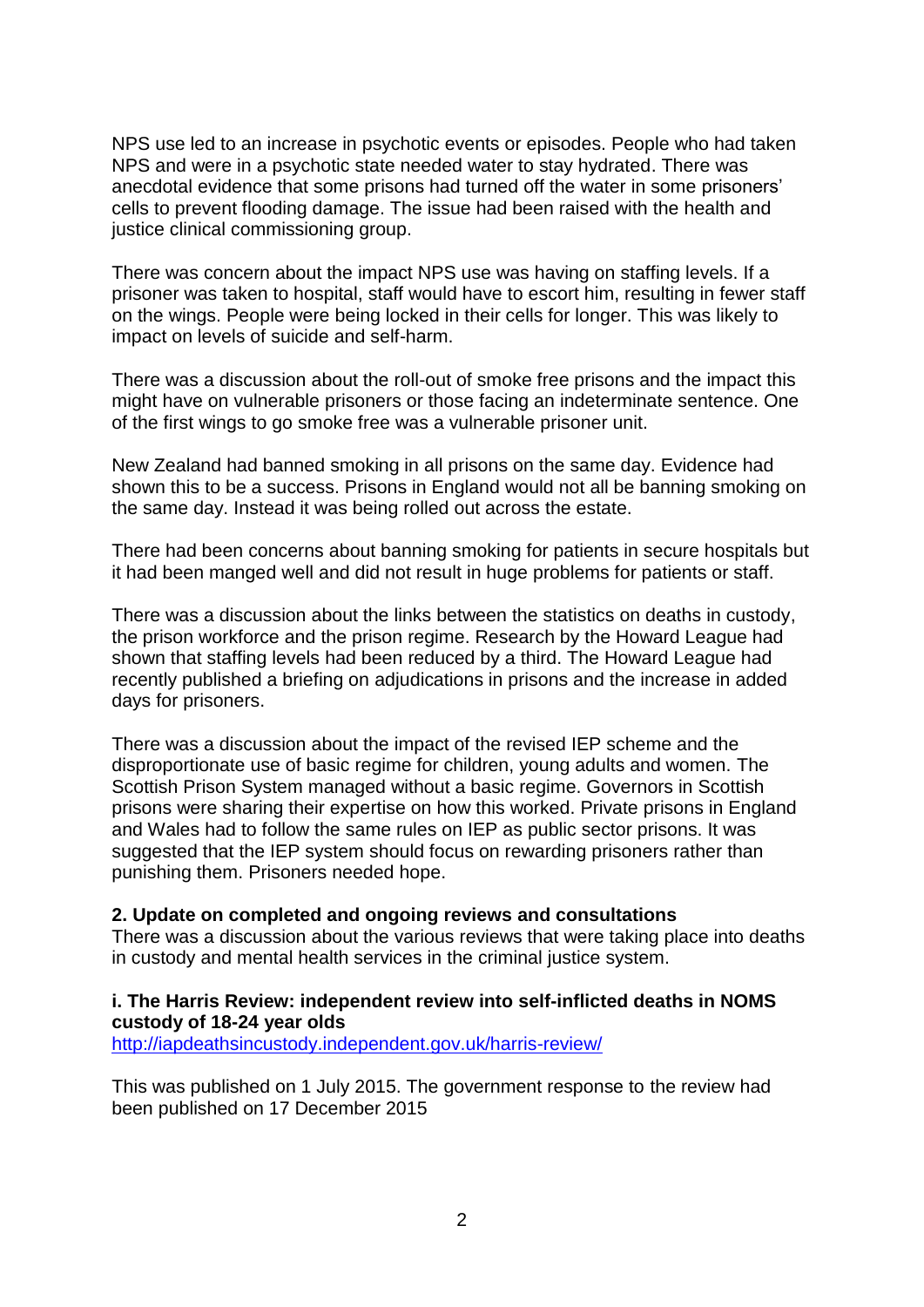The government response rejected Lord Harris' recommendation to create a new specialist role called a Custody and Rehabilitation Officer (CARO) on the grounds that all staff had a responsibility to care for and support prisoners. It stated

*'We believe that it is important that training and effort should be focussed on equipping existing staff, who know the offender best to spot changes in behaviour that might indicate an increase in suicide risk, rather than diverting effort and resources to create a new additional role.'*

Advisors discussed the role of the prison officer and the importance of good prisoner/staff relationships. It was reported that in some prisons, prison officers had a negative attitude towards suicide prevention measures or did not think there was anything they could do to prevent a suicide. Other staff were openly hostile to preventative programmes.

A prisoner had stated that the way staff responded to prisoners could mean the difference between life and death if a prisoner was feeling suicidal. A prison officer who stopped to talk with a prisoner who disclosed suicidal feelings could prevent a death. An officer who told a prisoner to 'man up' might not. There was a discussion about the reluctance of prisoners to disclose their feelings in a prison environment when they did not want to be seen as vulnerable.

Staff were sometimes unsure about when they should intervene. Often subtle or unusual changes in behaviour could indicate a prisoner's change in mood. For example, if an enhanced prisoner gave up a prison job without reason. One prisoner had been described by staff as being happy and bubbly after receiving news that he had received a long sentence. This unusual behaviour was not picked up by staff as a potential risk factor but was taken at face value.

The changes to prison officer training were discussed. NOMS had reviewed entry level training for all new prisoners and from January 2016 a new ten week prison officer entry level training was introduced to replace the eight week training course.

The government response to the Harris Review stated,

*'All new recruits will receive training in basic life support. This revised course will have an expanded content in relation to safer custody and mental health issues, and there will be more emphasis on building stronger staff-prisoner relationships.'*

There was a discussion about entry level training in public and private prisons. It was not known whether the additional two weeks of training would include specific training on suicide prevention.

## **ii. The NICE consultation on the guidance on the mental health of adults in the criminal justice system**

<https://www.nice.org.uk/guidance/indevelopment/gid-cgwave0726>

The Health and Justice Clinical reference group were looking at physical and mental health in the criminal justice system. This included preventing people from dying prematurely in prisons. The Royal College of Nursing was producing guidance on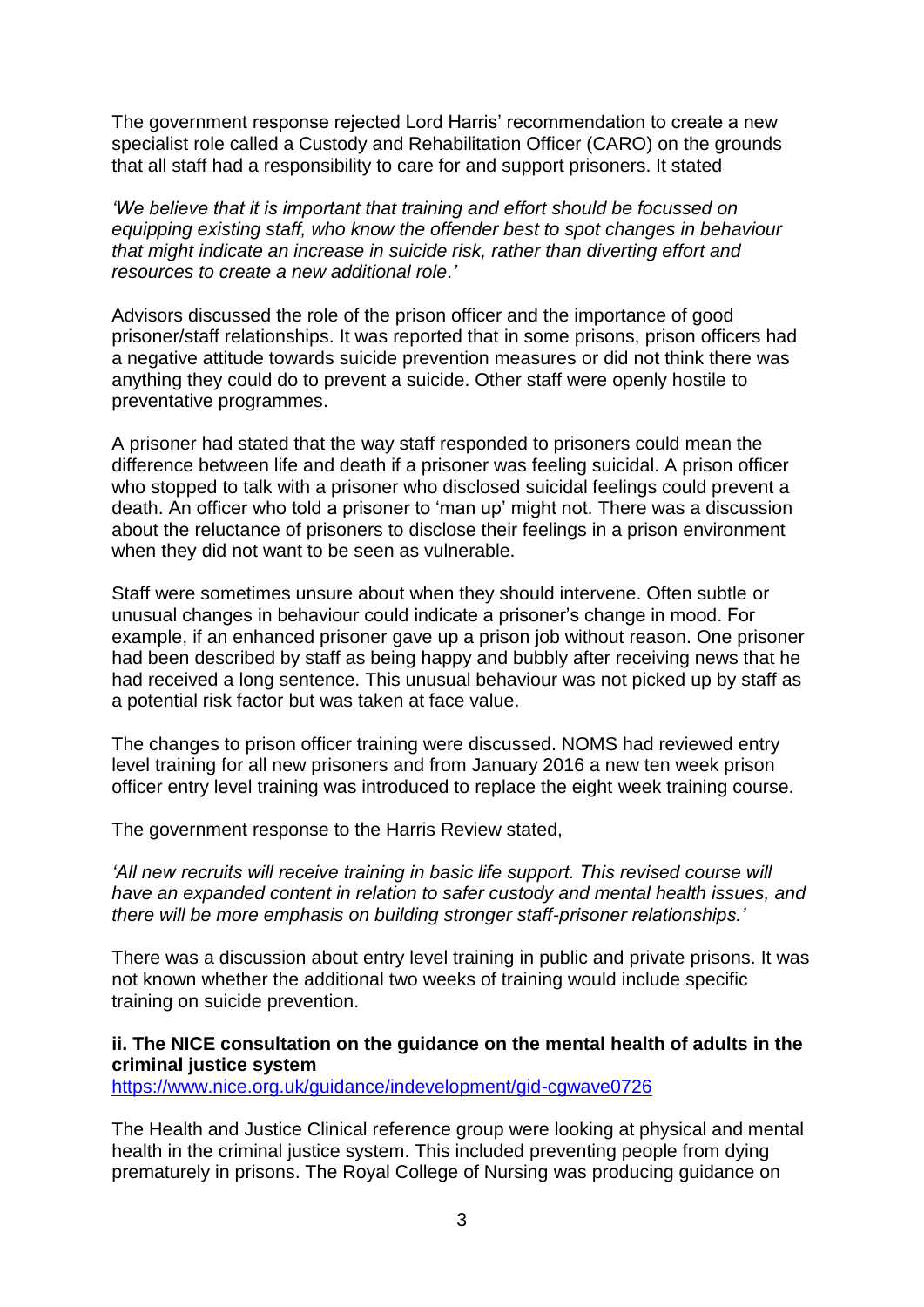end of life care for prisoners. Nurses should be able to use their professional judgement, for example on the resuscitation of prisoners.

There was a discussion about the use of defibrillators in prisons including how many prisons had one defibrillator or more and how many staff had access to them.

# **iii. NOMS review of ACCT system**

The NOMS review of the ACCT system was still ongoing.

### **iv. Royal College of Psychiatrists was developing a quality network for prison mental health services**

[http://www.rcpsych.ac.uk/workinpsychiatry/qualityimprovement/ccqiprojects/prisonm](http://www.rcpsych.ac.uk/workinpsychiatry/qualityimprovement/ccqiprojects/prisonmentalhealth.aspx) [entalhealth.aspx](http://www.rcpsych.ac.uk/workinpsychiatry/qualityimprovement/ccqiprojects/prisonmentalhealth.aspx)

# **v. The Prisons and Probation Ombudsman Learning Lessons bulletins**

The PPO had published a number of Learning Lessons bulletins including:

Learning Lessons bulletin on suicides in segregation. [http://www.ppo.gov.uk/wp-content/uploads/2015/06/Learning-Lessons-Bulletin-](http://www.ppo.gov.uk/wp-content/uploads/2015/06/Learning-Lessons-Bulletin-Segregation-final.pdf)[Segregation-final.pdf](http://www.ppo.gov.uk/wp-content/uploads/2015/06/Learning-Lessons-Bulletin-Segregation-final.pdf)

Learning Lessons bulletin on fatal incident investigations involving new psychoactive substances

[http://www.ppo.gov.uk/wp-content/uploads/2015/07/LLB\\_FII-Issue-](http://www.ppo.gov.uk/wp-content/uploads/2015/07/LLB_FII-Issue-9_NPS_Final.pdf#view=FitH)9 NPS Final.pdf#view=FitH

Learning Lessons bulletin on prisoner mental health [http://www.ppo.gov.uk/wp-content/uploads/2016/01/PPO-thematic-prisoners-mental](http://www.ppo.gov.uk/wp-content/uploads/2016/01/PPO-thematic-prisoners-mental-health-web-final.pdf)[health-web-final.pdf](http://www.ppo.gov.uk/wp-content/uploads/2016/01/PPO-thematic-prisoners-mental-health-web-final.pdf)

## **vi. PHE England Health and Justice report 2014**

[https://www.gov.uk/government/uploads/system/uploads/attachment\\_data/file/43495](https://www.gov.uk/government/uploads/system/uploads/attachment_data/file/434951/HJ_report_11_6.pdf) [1/HJ\\_report\\_11\\_6.pdf](https://www.gov.uk/government/uploads/system/uploads/attachment_data/file/434951/HJ_report_11_6.pdf)

**vii. Sixth Annual Report of UK National Preventative Mechanism 2014-2015** [https://www.justiceinspectorates.gov.uk/hmiprisons/wp](https://www.justiceinspectorates.gov.uk/hmiprisons/wp-content/uploads/sites/4/2014/07/NPM-Annual-Report-2014-15-web.pdf)[content/uploads/sites/4/2014/07/NPM-Annual-Report-2014-15-web.pdf](https://www.justiceinspectorates.gov.uk/hmiprisons/wp-content/uploads/sites/4/2014/07/NPM-Annual-Report-2014-15-web.pdf) The NPM is made up of 20 bodies including HMIP, PPO, IMB, HMIC and CQC

NOMS were conducting a two-year programme on reducing violence in prisons.

# **Update from advisors**

There was a discussion about prisoners' access to telephones. The wing phones cut off after 10 minutes. Many prisoners were being held on 23 hour lock down and could not access the wing phone. The Samaritans phone was available and prisoners could request this if they wished to speak to the Samaritans, but not other helplines. In cell phones, which were installed in some private prisons, did allow prisoners to access services including advice lines and helplines.